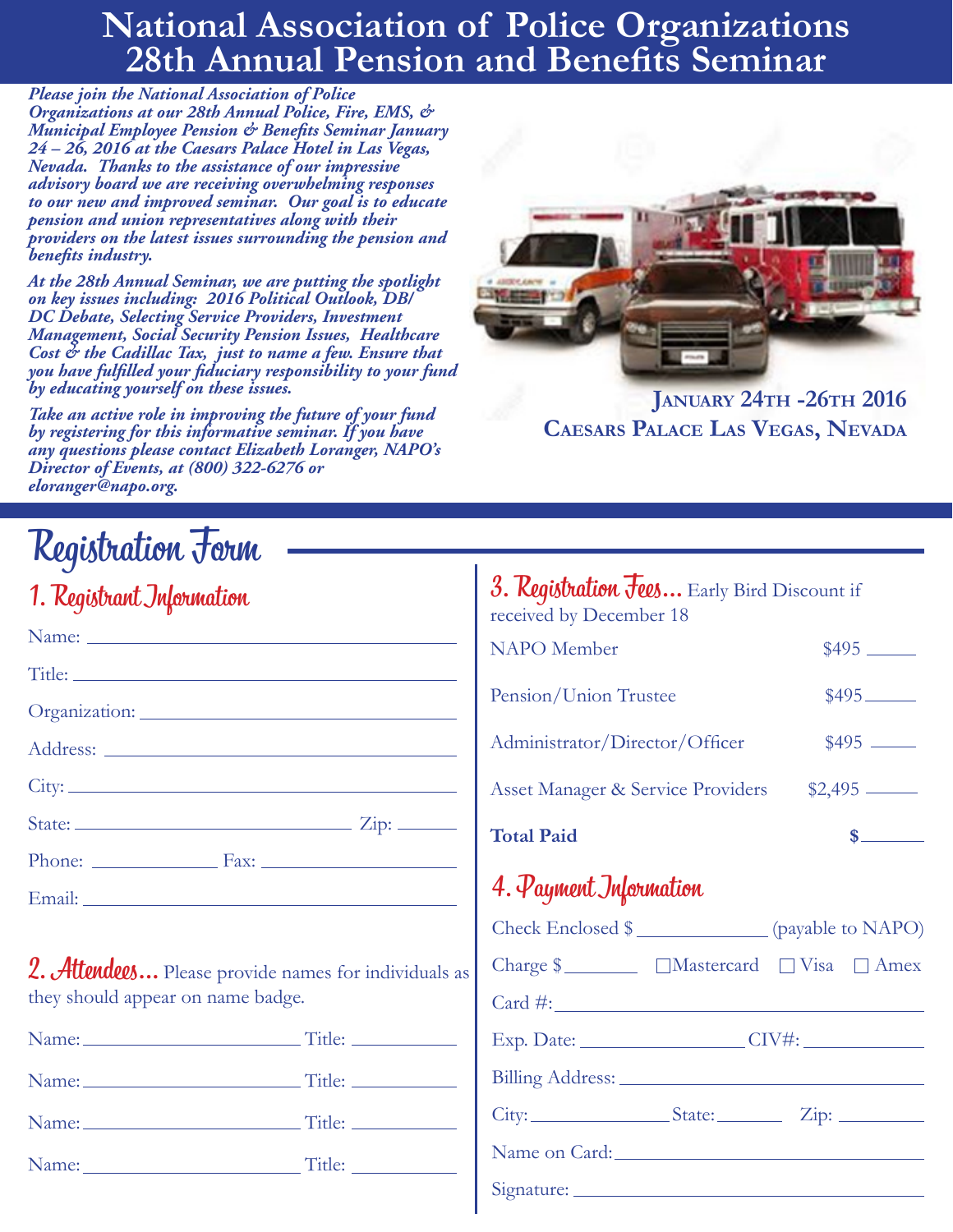# Seminar Information

### Featured Speakers

**Heather Mac Donald**, a political commentator and researcher, is the Thomas W. Smith Fellow at the Manhattan Institute for Policy Research and contributing editor of New York's City Journal. Ms. Mac Donald will discuss her bestselling book: Are Cops Racist?

**Diane Oakley**, Executive Director at the National Institute on Retirement Security where she leads the organization's strategic planning, research, and education initiatives. Ms. Oakley will speak on the recent attacks on public pensions.

**Dr. Jerry Webman**, is Chief Economist at Oppenheimer Funds, Inc. and provides strategic viewpoints on the overall financial and economic markets to investment management and the financial advisor and investor communities. Dr. Webman will give an Economic & Financial Market Outlook.

### Advisory Board

Special Appreciation to our the Pension & Benefits Advisory Board:

Michael McHale, *National Association of Police Organizations* Sean Smoot, *Police Benevolent & Protective Association of Illinois* Richard J. Hampton, *Louisiana Trustee Education Council* Paul Brown, *Texas Association of Public Employee Retirement Systems* Bill Johnson, *National Association of Police Organizations* James McNamee, *Illinois Public Pension Fund Association* Kevin Lyons, *New Jersey State Policemen's Benevolent Association* Max Patterson, *Texas Association of Public Employee Retirement Systems* Jim Maloney, *City of Chicago Police Pension Fund* Will Buividas, *Phoenix Law Enforcement Association* Richard A. White, *CA State Association of County Retirement Systems*

### Who Should Attend

- Pension Representatives Trustees, Administrators, Commissioners, Staff
- Taft Hartley Representatives Trustees, Administrators, Commissioners, Staff
- Consultants
- Attorneys
- Accountants
- Hedge Funds Managers
- Fund of Funds Managers
- Real Estate Managers
- Equity Managers
- Venture Capitalists
- Private Equity Managers
- Insurance Companies
- Benefit Companies
- Public Service Administrative Providers



### Seminar Registration:

Complete the registration form and forward it with payment to NAPO. Registrations may be mailed to the NAPO office or faxed to (703) 684 -0515. Registration forms are also found on the NAPO website, www.napo.org. We encourage you to register by December 18 to receive the early bird discount. On-site registration is available for an additional \$50.00 per attendee. Only individuals registered may attend the conference general sessions and social events. Name Badges will be required for all events.

# Cancellation/Refund Policy

Cancellation and refund request received prior to January 15 will be processed minus a \$50 processing fee. No refunds will be given after January 15. Cancellation request must be received in writing.

# Hotel

NAPO has reserved guest rooms at Caesars Palace Las Vegas Hotel for registered seminar attendees. Room rates are \$179 weekend and \$129 weekday. Reservations may be made by calling (866) 227-5944, advise them you are attending the NAPO Seminar. In order to avoid a \$15 booking fee make your reservation online at: https://resweb.passkey.com/go/SCAPB6. The link is also found on the NAPO website events page.

# Seminar Fees

Seminar fees include all conference materials, continental breakfast, coffee breaks, lunches and networking receptions.

|                                                                 | <b>Early Bird Rate</b><br>12/18/15 | Standard Rate<br>$12/19/15$ –<br>01/21/16 |
|-----------------------------------------------------------------|------------------------------------|-------------------------------------------|
| <b>NAPO</b> Member                                              | \$495                              | \$595                                     |
| Pension/ Union Trustee,<br>Administrator<br>Director or Officer | \$495                              | \$595                                     |
| <b>Asset Managers &amp;</b><br><b>Service Providers</b>         | \$2495                             | \$2895                                    |

Please contact NAPO's Director of Events, Elizabeth Loranger at (800) 322-6276 or eloranger@napo.org for detailed information on exhibiting and sponsorship opportunities.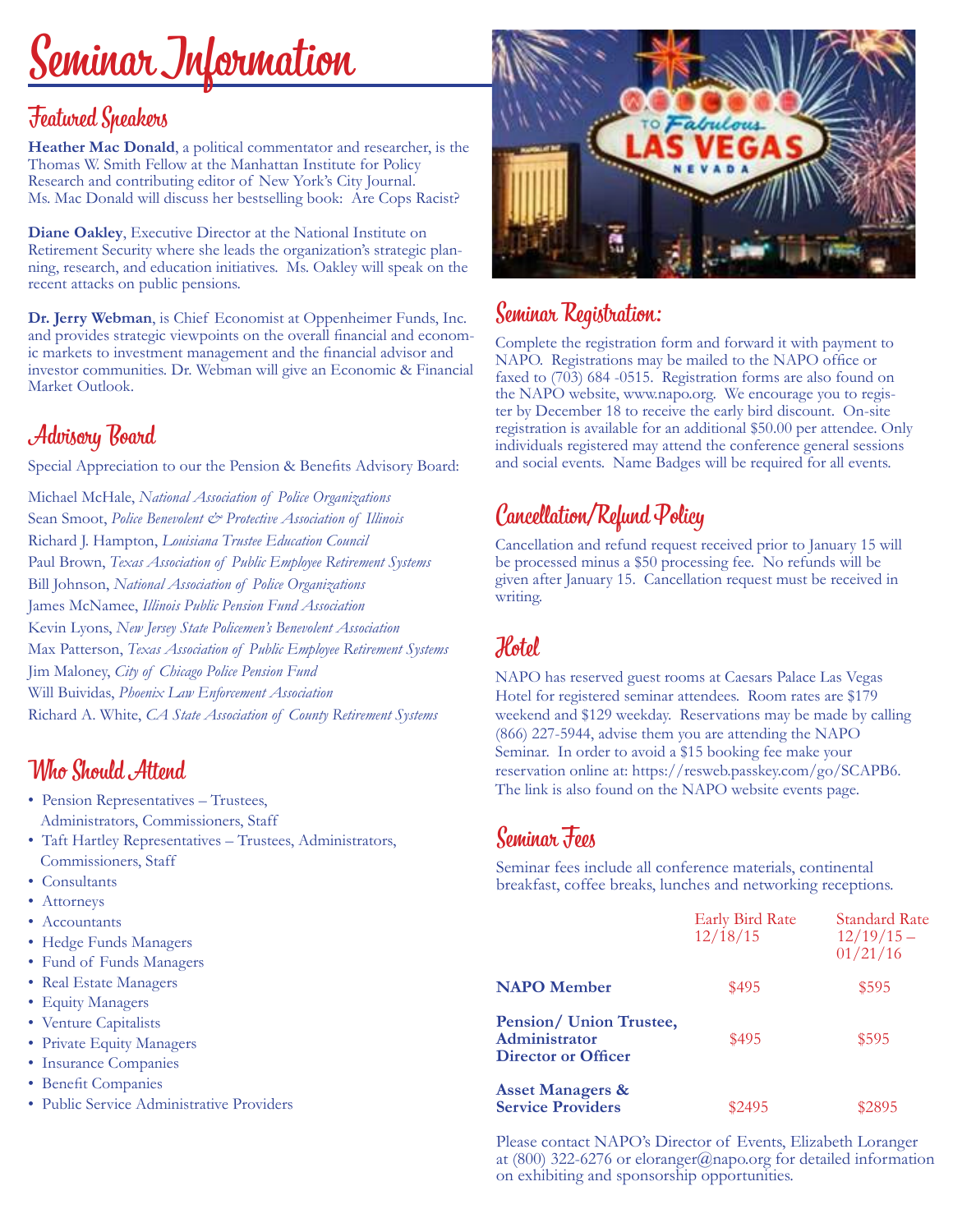# **NAPO's 28th Annual Pension and Benefits Agenda**

**5:30 p.m. - 7:00 p.m. Welcome Reception**

 **10:15 a.m. - 10:30 a.m. Coffee Break**

**12:30 p.m. - 1:30 p.m. Hosted Lunch 1:45 p.m. - 5:30 p.m. General Session 3:30 p.m. - 3:45 p.m. Coffee Break**

**12:15 p.m. - 1:15 p.m. Hosted Lunch**

Sunday, January 24th

**2:00 p.m. - 5:00 p.m. Registration and Exhibitor Setup Hosted by:** Lincoln Financial, MassMutual Nationwide Retirement Solutions

# Monday, January 25 th

#### **8:00 a.m. - 9:00 a.m. Registration & Exhibit Hall Open**

**8:00 a.m. - 9:00 a.m. Continental Breakfast – Exhibit Hall**

#### **9:00 a.m. - 12:30 p.m. General Session**

 9:15 a.m. - 10:15 a.m. National Overview of Attacks on Public Pension Systems  *Diane Oakley, Executive Director National Institute on Retirement Security*

 10:30 a.m. - 11:45 a.m. What Academic Research Actually Shows: Are Cops Really Racist?  *Heather MacDonald, Political Commentator Manhattan Institute for Policy Research* 11:45 a.m. - 12:30 p.m. Panel Discussion: Legal Issues for Pension Systems and Trustees

 1:45 p.m. - 2:45 p.m. Panel Discussion: Health Care, the "Cadillac Tax", VEBAs 2:45 p.m. - 3:30 p.m. Panel Discussion: Social Security, Mandatory Coverage, WEP, GPO

3:45 p.m. - 4:45 p.m. Panel Discussion: How a Pension Board Should Function

#### **5:00 p.m. - 6:30 p.m. Networking Reception**

# Tuesday, January 26 st

**8:00 a.m. - 9:00 a.m. Continental Breakfast – Exhibit Hall**

#### **9:00 a.m. - 12:15 p.m. General Session**

 9:00 a.m. - 9:15 a.m. 2016 Political Update and Election Impact on Pension Plans  *William Johnson, Executive Director & Legal Counsel, NAPO* 9:15 a.m. - 10:15 a.m. Panel Discussion: Investment Management in Volatile Times

#### **10:15 a.m. - 10:30 a.m. Coffee Break**

 10:30 a.m. - 11:30 a.m. Economic & Financial Market Outlook  *Mr. Jerry Webman, Chief Economist, Oppenheimer Funds, Inc.* 11:30 a.m. - 12:15 p.m. Public Misconception of Defined Benefits vs Defined Contribution *Steven M. Mendelsohn, National Practice Leader Defined Benefit Actuarial Services MassMutual*

### **1:30 p.m. - 4:00 p.m. General Session**

 1:30 p.m. - 2:30 p.m. Financial Wellness Programs for Public Safety Employees  *Mike Galloway, Chief Executive Officer, Galloway Asset Management* 2:30 p.m. - 3:15 p.m. Panel Discussion: Actuarial Analysis and Planning Considerations for Trustees 3:15 p.m. - 4:00 p.m. Panel Discussion: Fiduciary Best Practices in Selecting Service Providers

**Please check in on NAPO's website throughout the fall for updates and additions to the Pension & Benefits Seminar Agenda.**